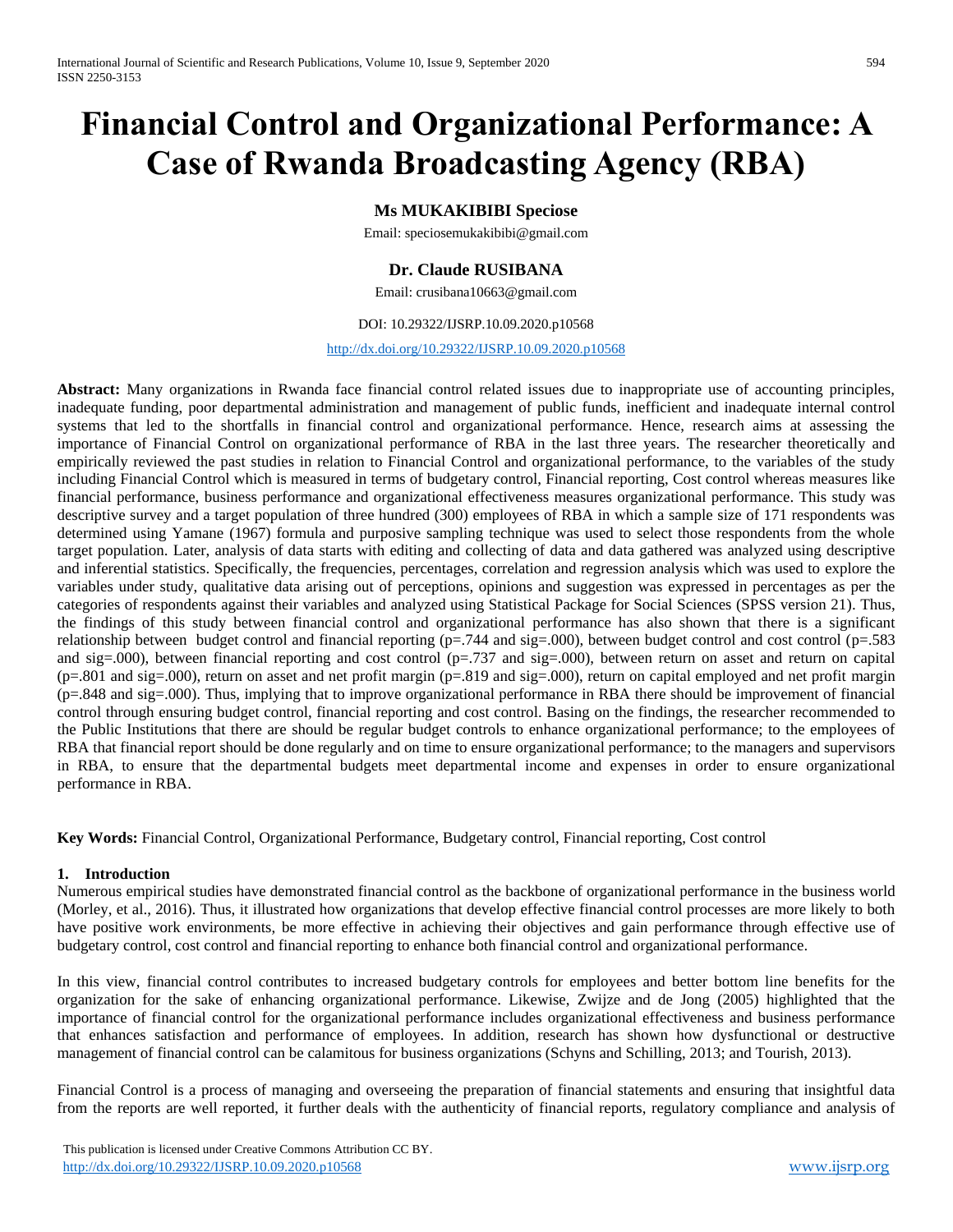financial data. It enables us to do important things: to grow, to learn, to be aware of ourselves and to adjust to our environment (Ashalatha, 2008).

Most of developing countries in Africa including Rwanda have turned their attention towards developing financial control activities to enhance organizational performance. Financial control is becoming very crucial in developing organizational performance especially in RBA as an indicator and as a way towards development. In this context, financial control as a source of information organizes other resources and the effectiveness of information has to be the factor that has contributed to organizational performance.

Financial control process is meant to build rapport which is about establishing a level of familiarity and trust with clients.co-workers, stakeholders and even your competitors (Amine, 2017). It's a process that relies on effective financial control skills to help create a bond that fosters a health, trusting and profitable business relationship. The study of Yuchtman and Seashore (2007), demonstrated that sixty percent of staff feels that the organization lacks transparency and instructions are not clearly and timely communicated and it resulted in low self-esteem and has reduced the level of performance and commitment of staff in achieving their organizational goals and objectives. The low levels of performance affected the quality of the work in that employees did not compile client quotations with the relevant information and accuracy of calculations lack validation. Analysis and statistics showed that one out of every three quotes is incorrectly compiled (Management Report, 2018).

Currently, ministries, boards, Authorities and Agencies in Rwanda were being called by public account committee to give justification on the control of finances and financial statement reported. Though, follow-ups were made but RBA still kept facing the problems of financial control as a public institution that still have inappropriate use of accounting principles, inadequate funding, poor departmental administration and management of public funds, ineffective and inadequate internal control systems in place which has led to the shortfalls in financial control and organizational performance of the whole agency (RBA, 2018). Hence, the need for analyze how financial control is important in promoting organizational performance at RBA in the last five years.

## **2. Statement of the Problem**

Financial Control is the backbone of effective organizational performance in terms of both financial and business performance because it plays a very important role in attainment of the organizational goals and objectives (Kagwiria, 2008). An efficient Financial Control system and efficient financial information flow in an organization is a prerequisite to making them relevant and relate well with the society. Unfortunately, there seem to be lack of coordinated and efficient Financial Control policy in many organizations and such organizations with poor Financial Control faces challenges such staff morale related issues, lack of transparency and reduced levels of customer service (Management Report, 2048).

Recently, Public account committee called a number of public institutions to give accounts on how their finances were used, spent and managed in order to ensure accountability of financial control to enhance performance of public institutions in Rwanda (Samuel, 2018). It has been observed that institutions like REG, RRA, Ministry of Infrastructure to mention but few have failed to justify their unfinished project and how the money provided for those project were spent and managed (OAG, 2018).

The internal reports have shown that RBA have encountered issues in handling financial control of the departments due to inappropriate use of accounting principles, inadequate funding, poor departmental administration and management of public funds, ineffective and inadequate internal control systems in place which has led to the shortfalls in financial control and organizational performance of the whole agency (RBA, 2018). The clients and service seekers have been complaining of serious delays in the processing of their announcements though they have paid on time. It is against this regard the researcher wants to analyze how Financial Control is important in promoting organizational Performance at RBA in the last five years.

## **3. Objectives of the Study**

## **3.1. General Objective**

The general objective of the study is to assess the role of Financial Control on promoting organizational Performance taking RBA as a case study.

## **3.2. Specific objective**

- (i) To examine the effect of budgetary control on organizational performance in RBA;
- (ii) To assess the impact of financial reporting on organizational performance in RBA;
- (iii) To find out the relationship between Financial Control and organizational effectiveness in RBA.

## **4. Literature Review**

## **4.1. Empirical review**

Manufacturing firms are aware of the financial control system (Ajonbadi, et al., 2014). In a study, Omboga et al., (2016) revealed that financial control has a strong positive correlation with industry's positive performance because ( $p=.822$  and sig $=.000$ ) whereas effective cash control, cash processing and budgeting with industry performance has a positive significant relationship ( $p=0.795$ ,  $sig=$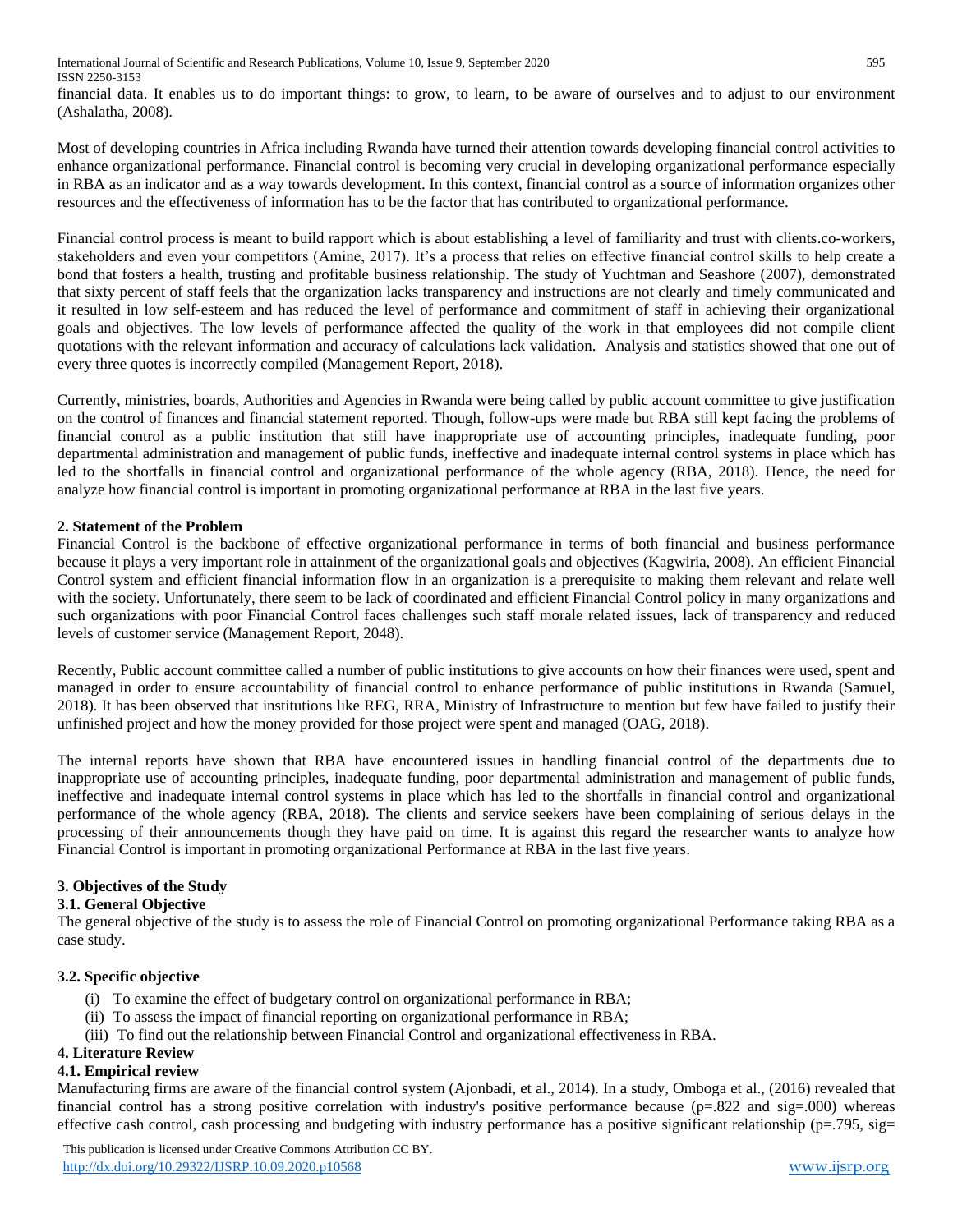.000; p=.857 and sig= .000; and p=.721 and sig=.002) respectively. They recommended the examination of the effect of human behavior on the application of financial control mechanisms.

Harley and Emery, (2016) and Oyebanji, (2018) concluded that the approach of organizing the system of financial control influences not only the safety of material and financial resources but all of its financial and economic activities. A properly organized system of financial control allows not only for early detection of flaws but to take timely action to address them. Hence, the significant positive relationship found between financial control and economic activities as represented by .775 of Pearson correlation and .000 of significance value at 0.01 level of significance.

Simiyu et al., (2018) and Ibrahim et al. (2018) conducted on studies of risk and financial planning practices and have established that sound financial management practices and control are components that have significant yet moderating relationship with the performances of the firm (p=541 and sig=.010). While Maiga et al., (2018) and Mutya, (2018) concluded from the study of the interaction effect of cost control system and information technology integration that manufacturing plant could obtain the utmost financial performance and rewards from investments in activity-based cost control systems in conjunction with information technology integration.

Baseweti and Muturi, (2018) in the study 'effect of risk mitigation on the financial performance of manufacturing firms' discovered there was a significant strong positive relationship between changes in production, economic risk mitigation and financial performance  $(p=.732$  and sig=.005;  $p=.711$  and sig=.006) respectively. They recommended that companies should practice comprehensive risk mitigation planning to counter any likely event that might cause a business breakdown.

Agbaje and Funson, (2018) also concluded that pragmatic policy options should be formulated in the manufacturing industry to effectively manage and prevent firm from recording fictitious revenue in order enhance performance, this is because there was a significant negative relationship between financial reporting fraud and profitability. Also, fraud prevention in financial statements should be sufficiently inculcated into the internal control system for the effective running of the manufacturing industries in Nigeria.

Ajonibadi et al., (2014) stated that financial control in a large organization is often the responsibility of various groups like the audit committee, management committee, financial controller etc. however, this is often not the case in smaller organizations where control is the responsibility of a single manager (Bett & Memba, 2048). McCrindell, (2015) concluded that the purpose of any financial management and control framework is to facilitate and set boundary lines for the planning, use and accounting of resources which impacted on the profitability.

## **4.2. Conceptual framework**

Robson (2011) referred conceptual framework to a visual or written product, one that explains, either graphically or in narrative form, the main things to be studied as the key factors, concepts, or variables and the presumed relationships among the independent, dependent and intervening variables.

This conceptual framework describes the relationship between the variables of the study through graphic design demonstrating Financial Control as an independent variable, organizational performance as a dependent variable and other variables known as intervening variables that can falsify the information in dependent variable when are not well controlled which are internal control systems and financial monitoring.



## **Source: Researcher, 2019**

 This publication is licensed under Creative Commons Attribution CC BY. <http://dx.doi.org/10.29322/IJSRP.10.09.2020.p10568> [www.ijsrp.org](http://ijsrp.org/)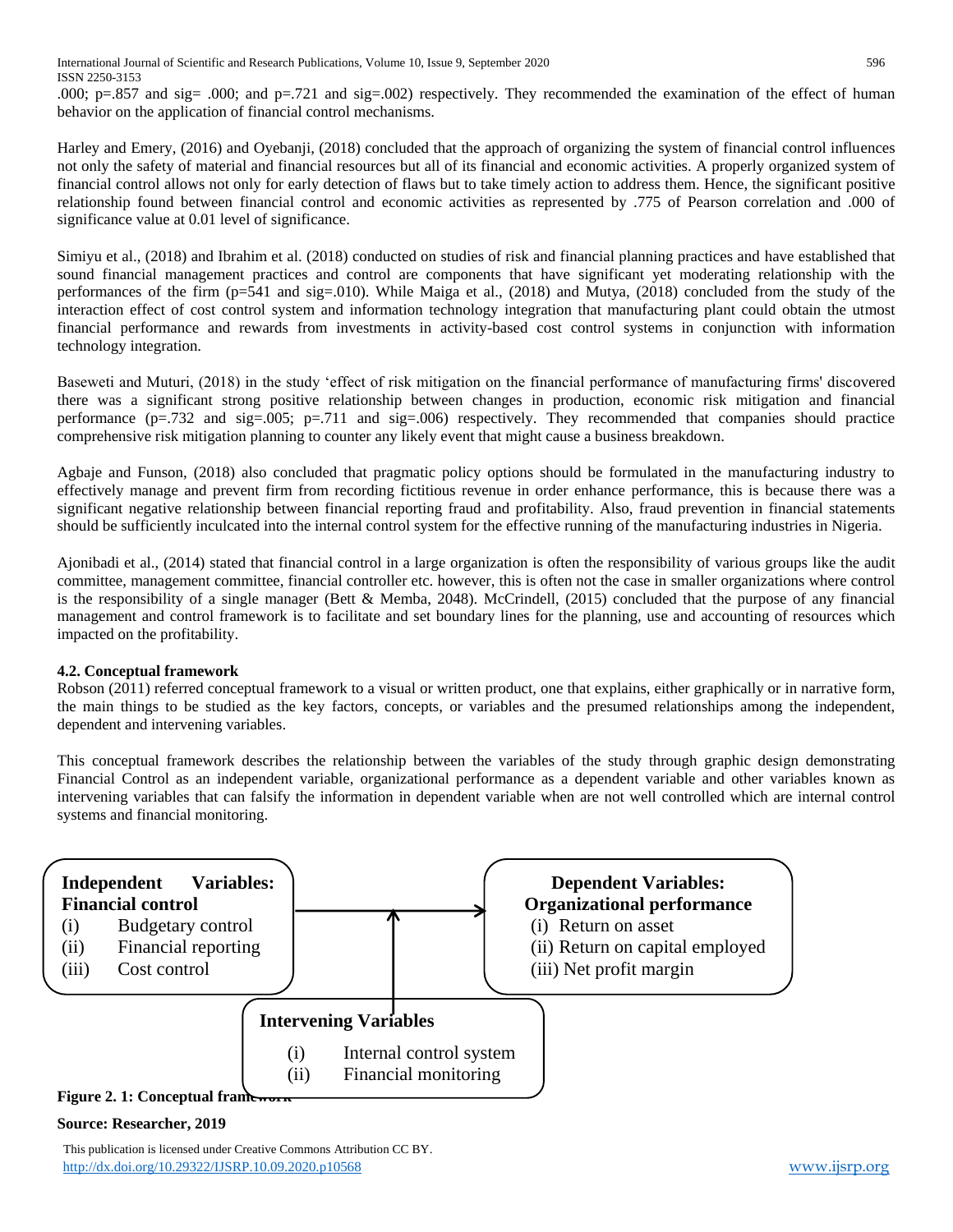International Journal of Scientific and Research Publications, Volume 10, Issue 9, September 2020 597 ISSN 2250-3153

This figure 2.1 above conceptual framework explains that there is relationship between the variables of this study as the above graphic design demonstrates that Financial Control as an independent variable is measured in terms of budget control, financial reporting and cost control whereas the variable like organizational performance is a dependent variable and it is measured in terms of return on asset, return on capital employed and net margin profit and other factors such internal control systems and financial monitoring known as intervening variables that can affect the results in organizational performance when are not well controlled.

Budget control as a predictor of financial control has a relationship with organizational performance in terms of influencing return on asset, return on capital employed and net profit margin. Financial reporting as a predictor of financial control affects organizational performance in terms of return on asset, return on capital employed and net profit margin. Whereas cost control does affect organizational performance in terms of return on asset, return on capital employed and net profit margin.

#### **4. Research Methodology**

This study adopted descriptive survey research design which is preferred because this study aims at exploring and explaining the existing status of Financial Control and its effects on organizational performance of RBA. Hence, descriptive survey determines and reports the way independent variable and dependent variable are interrelated according to views and perceptions of respondents (Gay, 2001).

A research design refers to a plan, blue print or guide for data collection and interpretation, a set of rules that enable the investigator to conceptualize and observe the problem under study (Adams and Scheveneldt, 2005). Grinnell and iams (2009) referred a research design to a careful systematic study or investigation undertaken to establish same facts and principles; it can also be defined as the totality of plans we use to aid as in answering research questions. In this study, descriptive survey design was employed. Fraenkel and Wallen (2013) describe a descriptive study as a collection and analysis of data that allows one to describe the current status of the subjects in the study. It enables one to describe the characteristics of a population, understand the given characteristics of that population and also offers ideas for further research

Target population is a group or category of human being, animals and objects which have one or more characteristics in common and have been selected as a focus of the study, Mulusa (2008). This study was carried out in Gasabo District and it targeted three hundred (300) employees of RBA specifically from the RBA headquarter. The sixty employees consist of sixty (171) managers and supervisors who are in management on different levels and two hundred forty (240) subordinate staff who are not in management

Peter (2004) defines a sample as a representative, part of a population. Thus, the sample size was determined using the formula of Yamane (1967) as follows:

$$
n = \frac{N}{1 + Ne^{2}}
$$

$$
n = \frac{300}{1 + 300(0.05)^{2}}
$$

$$
n = 171
$$

**N** is target population, n is sample size or respondents, while e (0.05) is margin error at 95% level of confidence

Purposive sampling technique was used to select 171 numbers of respondents who are involved in this study. According to Wallen (2004), purposive sampling technique allows the researcher to select the number of respondents basing on a purposive reason and the number of respondents is involving in the study due to a reason. Thus it gave each respondent an equal chance of participating in the study therefore ensuring that the sample is representative.

The main research instrument for this study was a self-administered questionnaire and interview guide. This is because less time is required to respond. It is also less expensive and it is one of the best tools that are free from the interviewer bias. Respondents have more time to give well thought out responses ( Kothari, 2004).

Analysis of data starts with editing and inspecting of data pieces in order to identify spelling mistakes and any wrongly answered or responded items. The data gathered was analyzed using descriptive and inferential statistics. Specifically, the frequencies, percentages, correlation and regression analysis was used to explore the variables under study. Qualitative data arising out of perceptions, opinions and suggestion was expressed in percentages as per the categories of respondents against their variables and analyzed using Statistical Package for Social Sciences (SPSS).

 This publication is licensed under Creative Commons Attribution CC BY. <http://dx.doi.org/10.29322/IJSRP.10.09.2020.p10568> [www.ijsrp.org](http://ijsrp.org/)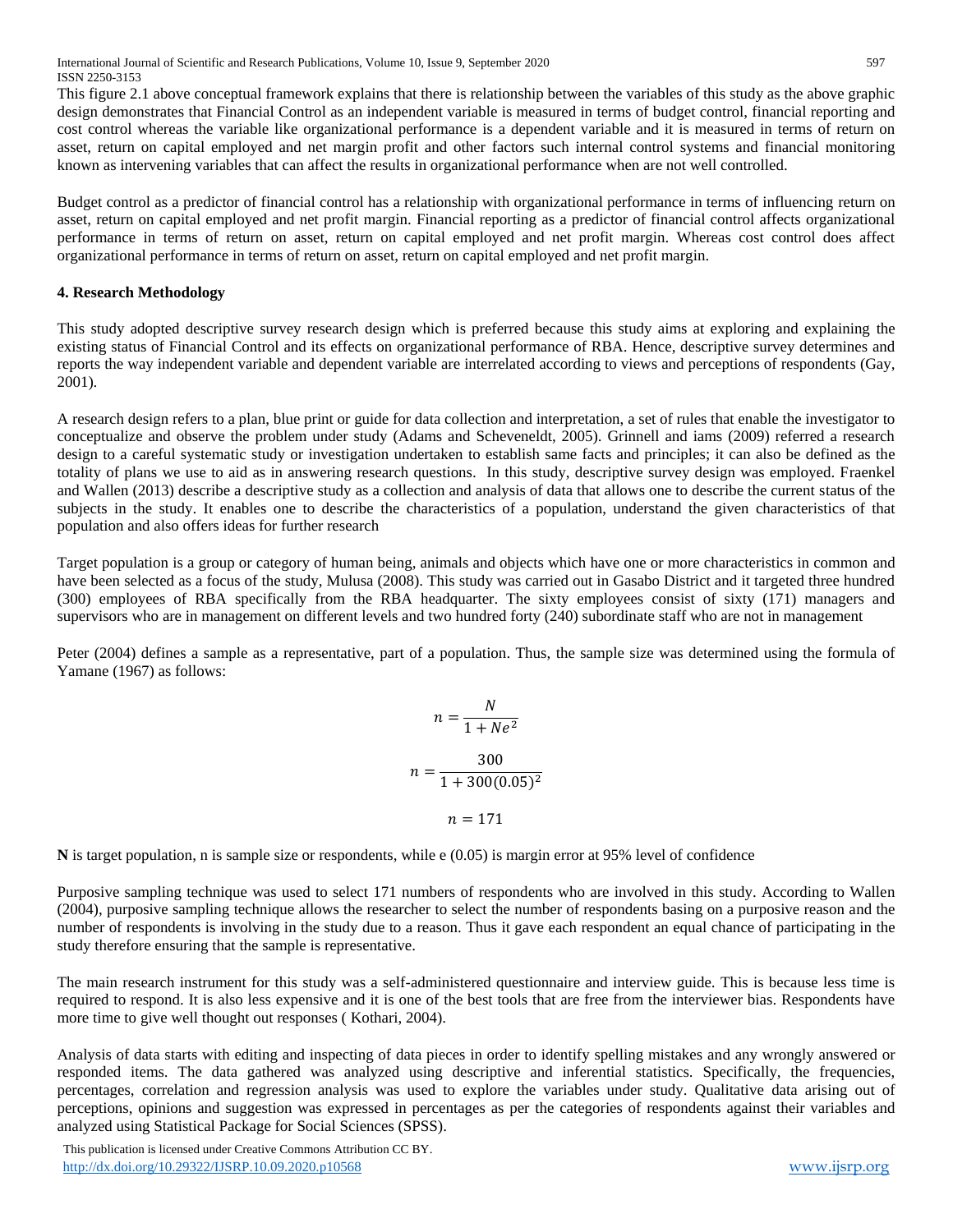#### **5. Research key findings**

#### **5.1. Budgetary control on organizational performance in RBA for the last five years**

The respondents were requested to indicate their responses on the statement regarding budgetary control involvement in organizational performance that is measured using 1-4 Likert scale (1-great extent, 2-moderate extent, 3- small extent, 4- not sure). **Table 5.1: Budgetary control on organizational performance in RBA for the last five years** 

## Statement regarding budgetary control  $\begin{array}{cccc} 4 & 3 & 2 & 1 \end{array}$ Preparation of budget 1(0.6%) 1(0.6%) 1(0.6%) 5(2.9%) 164(95.9%) Recording actual achievements  $1(0.6\%) \quad 2(1.2\%) \quad 7(4.2\%) \quad 161(94.0\%)$ Getting the difference between actual and budgeted performance  $1(0.6\%) \quad 1(0.6\%) \quad 4(2.4\%) \quad 165(96.4\%)$ Controlling the costs  $1(0.6\%)$   $2(1.2\%)$   $7(4.2\%)$   $161(94.0\%)$ Planning for further actions 1(0.6%) 1(0.6%) 1(0.6%) 4(2.4%) 165(96.4)

#### **Source: Primary Data (2019)**

The results in Table 5.1 indicates that 164 (95.9%) of total respondents have agreed to a very great extent that budgetary control involves preparation of budget in order to affect organizational performance, 161 (94.0%) of total respondents have agreed to a very great extent that budgetary control to influence organizational performance it has to involve recording of actual achievements, 165 (96.4%) have agreed to a very great extent that budgetary control involves getting the difference between actual and budgeted performance to affect the organizational performance, 161 (94.0%) have agreed to a very great extent that budgetary control involves getting controlling the costs the difference between actual and budgeted performance to affect the organizational performance, 165 (96.4%) have agreed to a very great extent that budgetary control involves planning for further actions to affect the organizational performance. Thus, it implies that budgetary control has an effect on organizational performance in RBA for the last five years.

#### **5.2. Financial report on organizational performance in RBA for the last five years**

The respondents were requested to indicate their responses on the statement regarding financial report involvement in organizational performance that is measured using 1-4 Likert scale (1-great extent, 2-moderate extent, 3- small extent, 4- not sure).

## **Table 5.2: Financial report on organizational performance in RBA for the last five years**

| <b>Statements</b>                                           |            |            |            |            |
|-------------------------------------------------------------|------------|------------|------------|------------|
| Financial reporting influences organizational performance   | $1(0.6\%)$ | $1(0.6\%)$ | $2(1.2\%)$ | 167(97.6%) |
| Cash flow realization influences organizational performance | $1(0.6\%)$ | $2(1.2\%)$ | $5(3.0\%)$ | 163(95.3%) |
| Changes in equity influences organizational performance     | $1(0.6\%)$ | $1(0.6\%)$ | $2(1.2\%)$ | 167(97.6%) |
| ______                                                      |            |            |            |            |

#### **Source: Primary Data (2019)**

The results in Table 5.2 indicates that 167 (97.6%) of total respondents have agreed to a very great extent that financial position influence organizational performance, 163 (95.3%) of total respondents have agreed to a very great extent that cash flow realization influence organizational performance, 167 (97.6%) of total respondents have agreed to a very great extent that changes in equity influences organizational performance. Hence, this implies that financial report has an impact on organizational performance in RBA for the last five years.

#### **5.3. Financial Control and organizational performance in RBA for last five years**

The respondents were requested to indicate their responses on the statement regarding financial control involvement in organizational performance that is measured using 1-5 Likert scale (1- strongly agree, 2- agree, 3- disagree, 4- strongly disagree, 5-not sure). **Table 5.3: Financial Control and organizational performance in RBA for last five years**

| Table 5.5. Financial Control and organizational performance in KD/I for fast five years |            |            |            |            |            |  |
|-----------------------------------------------------------------------------------------|------------|------------|------------|------------|------------|--|
| <b>Statements</b>                                                                       |            | ◠          | 3          | 4          |            |  |
| Managers hold budget conferences regularly to review                                    | $1(0.6\%)$ | $1(0.6\%)$ | 0(0.0)     | $2(1.2\%)$ | 167(97.6%) |  |
| performance                                                                             |            |            |            |            |            |  |
| Managers do meetings regularly to assess performance of                                 | $1(0.6\%)$ | $2(1.2\%)$ | 0(0.0)     | $4(2.4\%)$ | 164(95.8%) |  |
| the organization                                                                        |            |            |            |            |            |  |
| Budget policies do monitor budget spending in our                                       | $1(0.6\%)$ | $1(0.6\%)$ | $1(0.6\%)$ | $1(0.6\%)$ | 167(97.6%) |  |
| organization                                                                            |            |            |            |            |            |  |
| Departmental heads do control budget activities regularly                               | $1(0.6\%)$ | $2(1.2\%)$ | 0(0.0)     | $4(2.4\%)$ | 164(95.8%) |  |
| The executive committee do review costs of activities                                   | $1(0.6\%)$ | $1(0.6\%)$ | $1(0.6\%)$ | $1(0.6\%)$ | 167(97.6%) |  |
| and functions constantly                                                                |            |            |            |            |            |  |
| Evaluation reports are prepared frequently                                              | $1(0.6\%)$ | $2(1.2\%)$ | 0(0.0)     | $4(2.4\%)$ | 164(95.8%) |  |
| <b>Source: Primary Data (2019)</b>                                                      |            |            |            |            |            |  |

 This publication is licensed under Creative Commons Attribution CC BY. The results in Table 5.3 indicates that 167 (97.6%) of total respondents strongly agreed that managers hold budget conference regularly to review performance, 164 (95.8%) of total respondents have strongly agreed that managers do meeting regularly to assess the performance of the organization, 167 (97.6%) of total respondents have strongly agreed that budget policies do monitor budget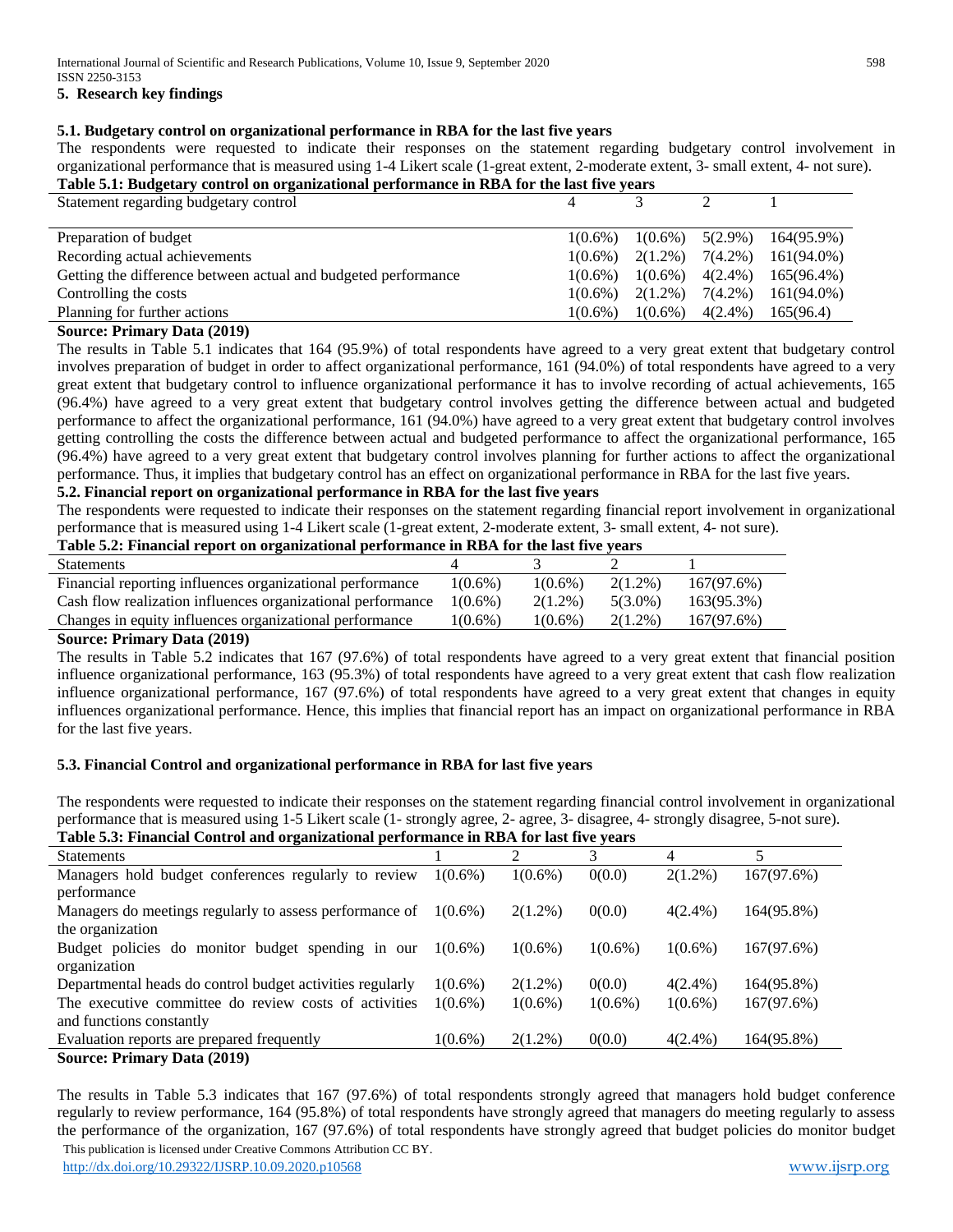spending in our organization, 164 (95.8%) of total respondents have strongly agreed that departmental heads do control budget activities regularly, 167 (97.6%) of total respondents have strongly agreed that executive committee do review cost of activities and functions constantly, 164 (95.8%) of total respondents have strongly agreed that evaluation reports are prepared frequently. Thus, implies that financial control has an effect of organizational performance in RBA for the last five years.

|                        | Table 4.4: Correlation Analysis between financial control and organizational performance in RBA |                   |                                                |              |                          |                        |                 |
|------------------------|-------------------------------------------------------------------------------------------------|-------------------|------------------------------------------------|--------------|--------------------------|------------------------|-----------------|
|                        |                                                                                                 | asset             | capital Net<br>Return on Return on<br>employed | margin       | profit Budget<br>control | Financial<br>reporting | Cost<br>control |
|                        | Pearson Correlation                                                                             | $\mathbf{1}$      | $.801***$                                      | $.819***$    | $.813***$                | $.762**$               | $.775***$       |
| Return<br>asset        | <sup>on</sup> Sig. (2-tailed)                                                                   |                   | .000                                           | .000         | .000                     | .000                   | .000            |
|                        | $\mathbf N$                                                                                     | 171               | 171                                            | 171          | 171                      | 171                    | 171             |
| Return<br>$\alpha$     | <b>Pearson Correlation</b>                                                                      | $.801^{\ast\ast}$ | 1                                              | $.848**$     | $.674**$                 | $.824**$               | $.894**$        |
| capital                | Sig. (2-tailed)                                                                                 | .000              |                                                | .000         | .000                     | .000                   | .000            |
| employed               | $\mathbf N$                                                                                     | 171               | 171                                            | 171          | 171                      | 171                    | 171             |
|                        | <b>Pearson Correlation</b>                                                                      | $.819**$          | $.848**$                                       | $\mathbf{1}$ | $.687**$                 | .935**                 | $.834**$        |
| <b>Net</b><br>profit   | Sig. (2-tailed)                                                                                 | .000              | .000                                           |              | .000                     | .000                   | .000            |
| margin<br>N            |                                                                                                 | 171               | 171                                            | 171          | 171                      | 171                    | 171             |
|                        | <b>Pearson Correlation</b>                                                                      | $.813***$         | $.674**$                                       | $.687**$     | $\mathbf{1}$             | $.744**$               | $.583**$        |
| <b>Budget</b>          | Sig. (2-tailed)                                                                                 | .000              | .000                                           | .000         |                          | .000                   | .000            |
| control                | N                                                                                               | 171               | 171                                            | 171          | 171                      | 171                    | 171             |
|                        | <b>Pearson Correlation</b>                                                                      | $.762**$          | $.824***$                                      | $.935***$    | $.744**$                 | $\mathbf{1}$           | $.737**$        |
| Financial<br>reporting | Sig. (2-tailed)                                                                                 | .000              | .000                                           | .000         | .000                     |                        | .000            |
|                        | $\mathbf N$                                                                                     | 171               | 171                                            | 171          | 171                      | 171                    | 171             |
|                        | <b>Pearson Correlation</b>                                                                      | $.775***$         | $.894***$                                      | $.834**$     | $.583**$                 | $.737**$               | $\mathbf{1}$    |
| Cost control           | Sig. (2-tailed)                                                                                 | .000              | .000                                           | .000         | .000                     | .000                   |                 |
|                        | ${\bf N}$                                                                                       | 171               | 171                                            | 171          | 171                      | 171                    | 171             |

\*\*. Correlation is significant at the 0.01 level (2-tailed).

## **Source: Primary Data, 2019**

The findings in Table 4.4 indicates that there is a relationship between budget control and financial reporting ( $p=744$  and sig=.000), between budget control and cost control ( $p=.583$  and sig=.000), between financial reporting and cost control ( $p=.737$  and sig=.000), between return on asset and return on capital ( $p=.801$  and  $sig=.000$ ), return on asset and net profit margin ( $p=.819$  and  $sig=.000$ ), return on capital employed and net profit margin (p=.848 and sig=.000), between financial reporting and return on asset (p=.762 and sig=.000), between cost control and return on capital employed (p=.894 and sig=.000). Thus, implies that there is positive significant relationship between predictors of financial control and organizational performance of RBA.

|  |  |  |  |  | Table 4.5: Coefficients of financial control and return on asset |
|--|--|--|--|--|------------------------------------------------------------------|
|--|--|--|--|--|------------------------------------------------------------------|

| Table 4.9. Cochiclents of Hilancial colletor and Feturii on asset |                                    |            |                                  |       |      |
|-------------------------------------------------------------------|------------------------------------|------------|----------------------------------|-------|------|
| Model                                                             | <b>Unstandardized Coefficients</b> |            | <b>Standardized Coefficients</b> |       | Sig. |
|                                                                   | В                                  | Std. Error | Beta                             |       |      |
| (Constant)                                                        | .024                               | .098       |                                  | .249  | .804 |
| Budget control                                                    | .462                               | .080       | .518                             | 5.756 | .000 |
| Financial reporting                                               | .071                               | .122       | .062                             | .578  | .006 |
| Cost control                                                      | .1230                              | .090       | .427                             | 4.800 | .000 |

a. Dependent Variable: Return on asset

## **Source: Primary Data, 2019**

 This publication is licensed under Creative Commons Attribution CC BY. <http://dx.doi.org/10.29322/IJSRP.10.09.2020.p10568> [www.ijsrp.org](http://ijsrp.org/) The results in table 4.5 reveal that predictors of financial control have positive coefficients that enhance positive effect on the progress of return on asset in RBA. The regression analysis indicates that there is a positive significant relationship between financial control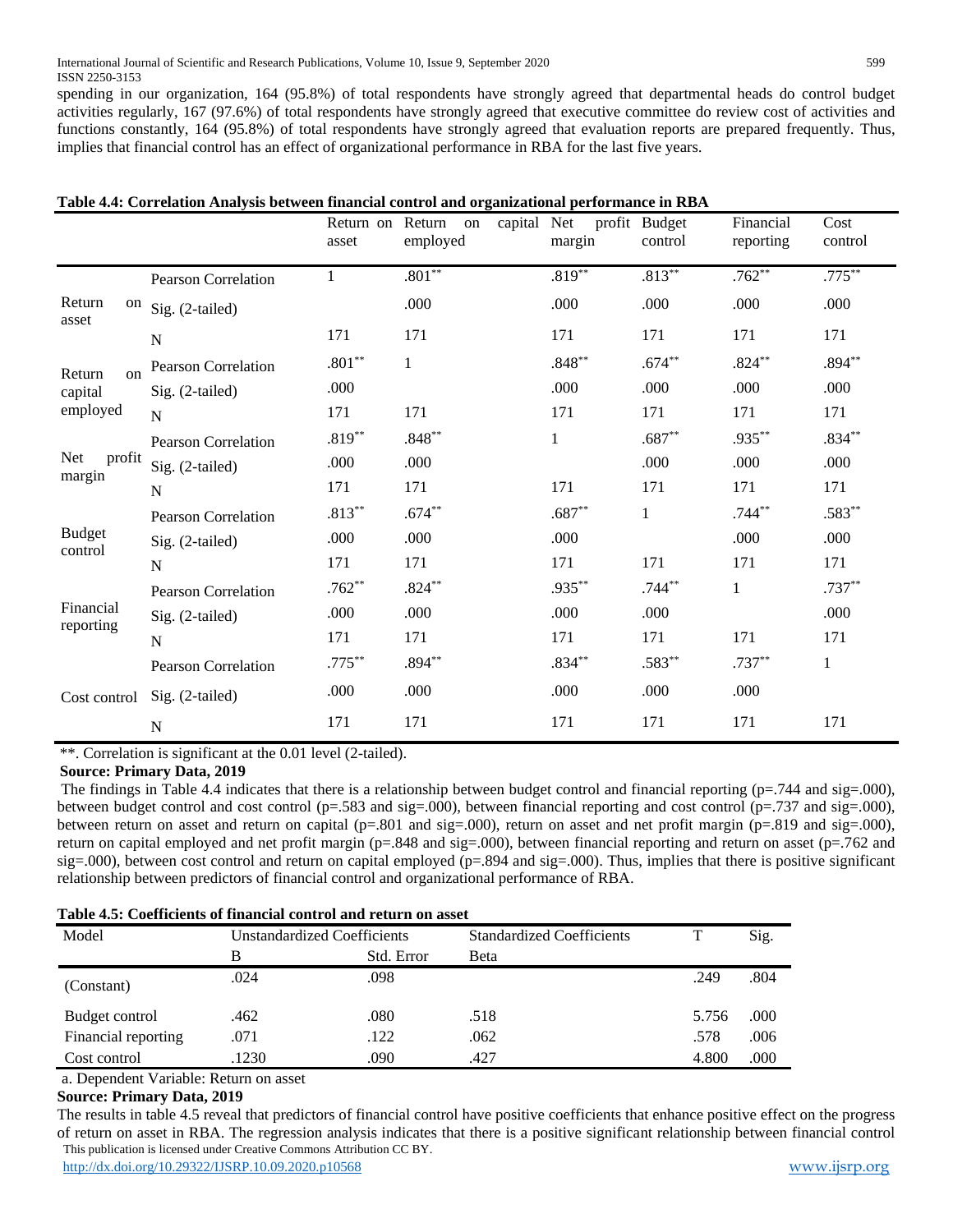and return on asset because all the calculated p-values are less than 0.05 each. Thus, the coefficient gives regression model,  $Y=\beta0+\beta1x1+\beta2x2+\beta3x3+\beta$ . Therefore, the model becomes  $Y=.024+.462x1+.071x2+1230x3$ , this regression equation indicates that there is a positive significant between predictors of financial control and return on assets of RBA.

The first objective of establishing the relationship between cost control and return on asset has a positive and significant relationship (b=.462 and p=.000). The second objective of establishing the relationship between financial reporting and return on asset has a positive and significant relationship (b=.071 and sig=.000), the third objective of establishing the relationship between budget control and return on asset has a positive relationship  $(b=.1230$  and  $p=.000$ . Thus, implies that there is a positive significant relationship between financial control and return on asset in RBA.

| Model               |      | Unstandardized Coefficients | <b>Standardized Coefficients</b> |       | Sig. |
|---------------------|------|-----------------------------|----------------------------------|-------|------|
|                     | В    | Std. Error                  | Beta                             |       |      |
| (Constant)          | .045 | .072                        |                                  | .625  | .534 |
| Budget control      | .071 | .059                        | .090                             | 1.209 | .032 |
| Financial reporting | .299 | .089                        | .299                             | 3.345 | .001 |
| Cost control        | .554 | .066                        | .621                             | 8.449 | .000 |

## **Table 4.6: Coefficients of financial control and return on capital employed**

a. Dependent Variable: Return on capital employed

## **Source: Primary Data, 2019**

The results in table 4.6 reveal that predictors of financial control have positive coefficients that enhance positive effect on the progress of return on capital employed in RBA. The regression analysis indicates that there is a positive significant relationship between financial control and return on capital employed because all the calculated p-values are less than 0.05 each. Thus, the coefficient gives regression model, Y= $\beta0+\beta1x1+\beta2x2+\beta3x3+\beta$ . Therefore, the model becomes Y=.045+.071x1+.299x2+554x3, this regression equation indicates that there is a positive significant between predictors of financial control and return on capital employed of RBA.

The first objective of establishing the relationship between cost control and return on capital employed has a positive and significant relationship ( $b=0.071$  and  $p=.032$ ). The second objective of establishing the relationship between financial reporting and return on capital employed has a positive and significant relationship ( $b=299$  and  $sig=0.01$ ), the third objective of establishing the relationship between budget control and return on capital employed has a positive relationship (b=.554 and p=.000). Thus, implies that there is a positive significant relationship between financial control and return on capital employed in RBA.

| Model               | Unstandardized Coefficients |            | <b>Standardized Coefficients</b> |        | Sig. |
|---------------------|-----------------------------|------------|----------------------------------|--------|------|
|                     |                             | Std. Error | Beta                             |        |      |
| (Constant)          | .011                        | .055       |                                  | .202   | .841 |
| Budget control      | .034                        | .045       | .0123                            | .7171  | .001 |
| Financial reporting | .740                        | .069       | .732                             | 10.788 | .000 |
| Cost control        | .288                        | .050       | .319                             | 5.726  | .000 |

## **Table 4.7: Coefficients of financial control and net profit margin**

a. Dependent Variable: Net profit margin

## **Source: Primary Data, 2019**

The results in table 4.7 reveal that predictors of financial control have positive coefficients that enhance positive effect on the progress of net profit margin in RBA. The regression analysis indicates that there is a positive significant relationship between financial control and net profit margin because all the calculated p-values are less than 0.05 each. Thus, the coefficient gives regression model,  $Y=60+61x1+62x2+63x3+6$ . Therefore, the model becomes  $Y=0.011+0.034x1+0.740x2+0.288x3$ , this regression equation indicates that there is a positive significant between predictors of financial control and return on assets of RBA.

The first objective of establishing the relationship between cost control and net profit margin has a positive and significant relationship ( $b=0.034$  and  $p=.001$ ). The second objective of establishing the relationship between financial reporting and net profit margin has a positive and significant relationship ( $b = .740$  and sig=.000), the third objective of establishing the relationship between budget control and return on asset has a positive relationship (b=.228 and p=.000). Thus, implies that there is a positive significant relationship between financial control and net profit margin in RBA**.**

## **6. Conclusion and Recommendation**

## **6.1. Conclusion**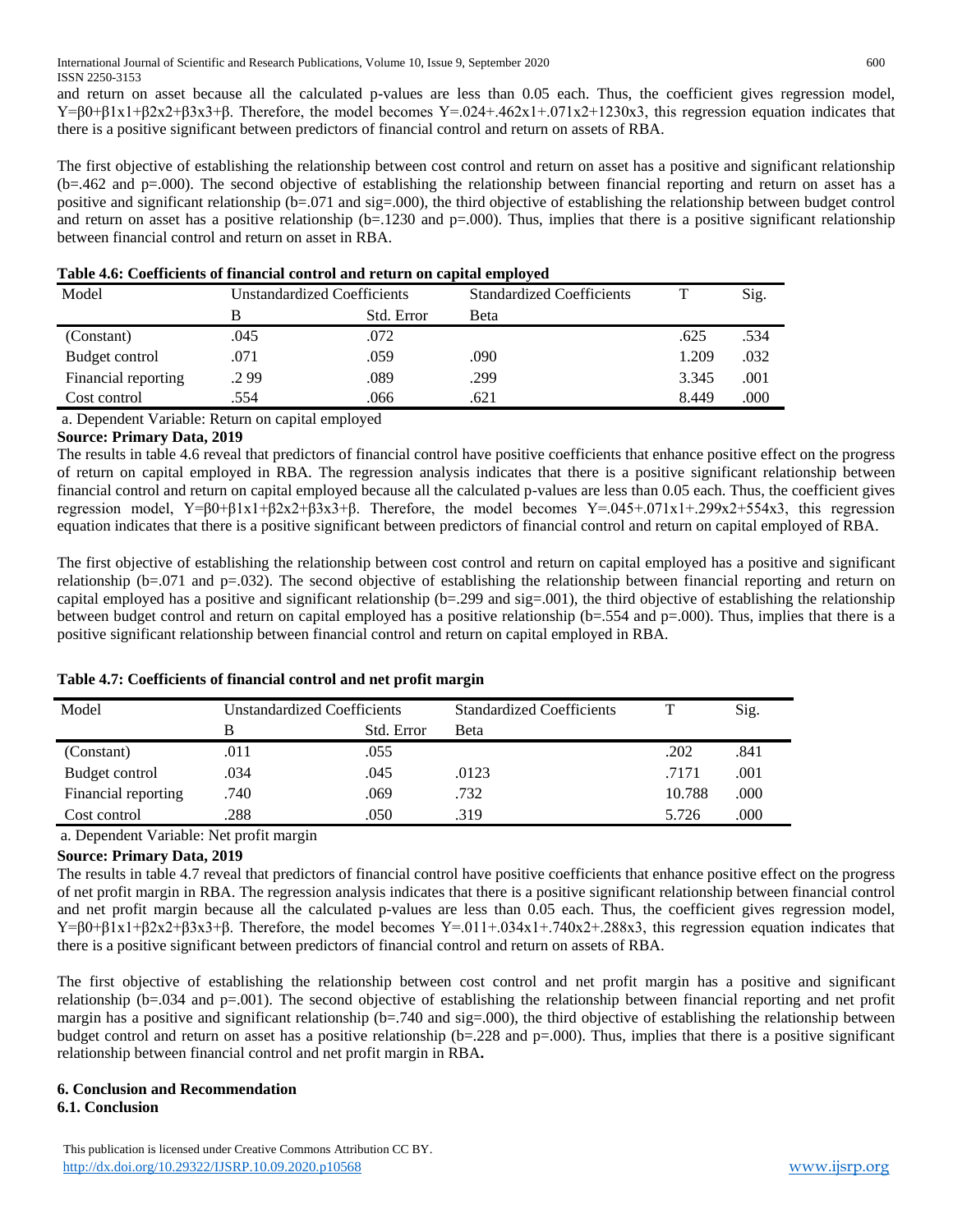International Journal of Scientific and Research Publications, Volume 10, Issue 9, September 2020 601 ISSN 2250-3153

Most of the researches done in the related field to financial control and organizational performance in public institutions have revealed that there is positive significant relationship between financial control and return on investment with 0.006 calculated significance value which is lesser that 0.01 level of significance and p-value of .867 (Desmond, 2009). The findings of the study done by Allan (2001) on financial performance and organizational structure revealed that budget control has a significance relationship with organizational structure with a calculated significance value of 0.000 which is lesser than 0.01 with p-value of .901 in public institutions. Another study done financial monitoring and organizational performance demonstrate a positive significant relationship between financial monitoring and return on asset with calculated sig. of 0.00 which is less than 0.01 and p-value of 0.703 (Bonnie, 2009).

Thus, the findings of this study between financial control and organizational performance has also shown that there is a significant relationship between budget control and financial reporting (p=.744 and sig=.000), between budget control and cost control (p=.583 and sig=.000), between financial reporting and cost control ( $p=.737$  and sig=.000), between return on asset and return on capital  $(p=.801$  and sig=.000), return on asset and net profit margin  $(p=.819$  and sig=.000), return on capital employed and net profit margin (p=.848 and sig=.000). Thus, implying that to improve organizational performance in RBA there should be improvement of financial control through ensuring budget control, financial reporting and cost control. The research finding have shown that there is a significant relationship between financial control and organizational performance implying that to improve organizational performance there should be financial control. Hence public institutions should do regular budget controls to enhance organizational performance in RBA.

## **6.2. Recommendation**

Basing on the research findings, the researcher would like to recommend to the employees of RBA to ensure that they have knowledge on financial control in order to ensure organizational performance. The findings of the study have shown that a number of respondents do not do regular and on time financial performance. The researcher would recommend that financial report should be done regularly and on time to ensure organizational performance

Based on the findings of the study, the researcher would like to recommend to the managers and supervisors in RBA, to ensure that the departmental budgets meet departmental income and expenses in order to ensure organizational performance in RBA.

#### **7. References**

- 1. Adams, G.R & Schvaneldt L. (2005). *Understanding Research Methods,* New York: Longman
- 2. Agbaje W.H. & Dare F.,(2018). Dynamic Analysis of Financial Statement Fraud on Profitability of Manufacturing Firms in Nigeria. International Journal of Business and Management Review, vol. 6(2), pp. 65-81 www.eajournals.org
- 3. Ahmed, S. & Potter D. (2006). NGOs in International Politics. *Auditing Journal, 22*
- 4. Ajonbadi, H. A., Lawal, A.A., Badmus D.A. and Otokiti B.O.(2014). Financial Control and Organisational Performance of the Nigerian Small and Medium Enterprises(SMEs): A Catalyst for Economic Growth. American Journal of Business, Economics and Management, 2(2), 135-143
- 5. Basweti A. M. & Muturi W.,(2018). Effects of Risk Mitigation on Financial Performance of Manufacturing Firms: A Case of Tea Factories in Kisii County-Kenya. International Journals of Academics & Research, 1(1), 21-24.
- 6. Bonnie M. J. (2008). Financial Monitoring Techniques and organizational performance Corporation for National Community Service. http://nationalserviceresources.org//.
- 7. Fraenkel J.R. and Wallen, N.E, (2003). *How to Design and Evaluate Educational Research Education.* New York: McGraw Hill Mulusa (2008
- 8. Harley E. R. and Emery A. T.(2016), Corporate Financial Control Mechanisms and Firm Performance: The Case of Value-Based Management Systems. Journal of Business Finance and Accounting, 14(12)
- 9. Ibrahim et al. (2018). Impact of Financial Control Mechanisms on Profitability Performance: A Case of Manufacturing Firms in Nigeria. *International Journal of Managerial Studies and Research (IJMSR).* 7 (3), 1-10
- 10. Kothari, C.R. (2004) Research Methodology: Methods and Techniques. 2nd Edition, New Age International Publishers, New Delhi
- 11. Maiga A., Nilsson A. & Jacobs F.A. (2018). Assessing the Interaction Effect of Cost Control Systems and Information Technology Integration on Manufacturing Plant Financial Performance. The British Accounting Review, 1(14), www.elsevier.com/locate/bar
- 12. Maiga et al., (2018). Assessing the impact of budgetary participation on budgetary outcomes: the role of information technology for enhanced communication and activity-based costing. *Journal of Management Control* 25(1):5-32.
- 13. Management Report, (2018). Annual management and performance report